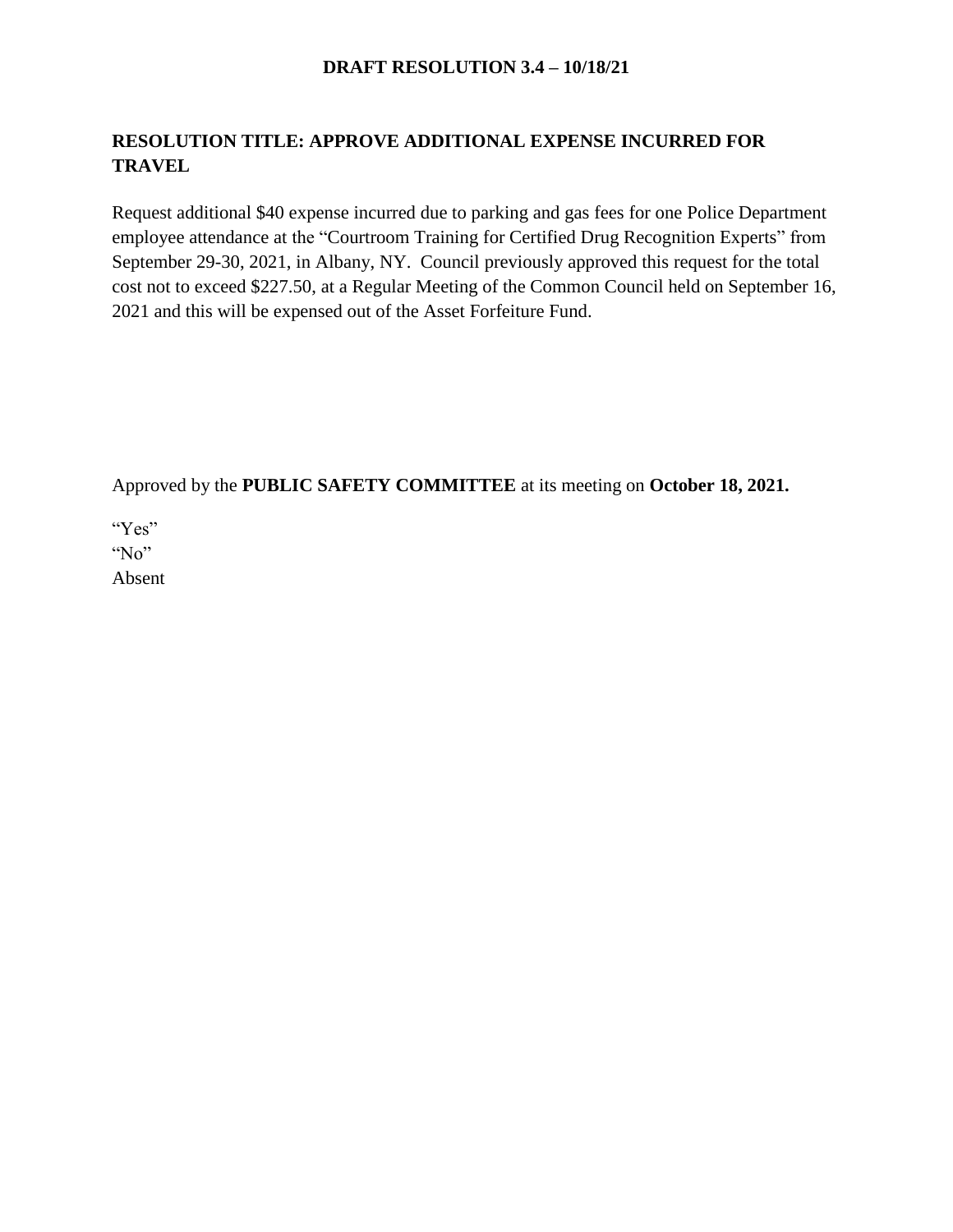### **DRAFT RESOLUTION 3.5 – 10/18/21**

# **RESOLUTION TITLE: "AUTHORIZE PLATTSBURGH HOUSING CONTRACT – SUPPLEMENTAL POLICE SERVICES"**

RESOLVED: That the Mayor be authorized to sign a contract with Plattsburgh Housing Authority for the provision of Supplemental Police Services by a Plattsburgh Police Officer (September 1, 2021 – August 31, 2022). The total revenue for the City is billed on a monthly basis per the contract.

Approved by the **PUBLIC SAFETY COMMITTEE** at its meeting on **October 18, 2021.**

"Yes"

"No"

Absent